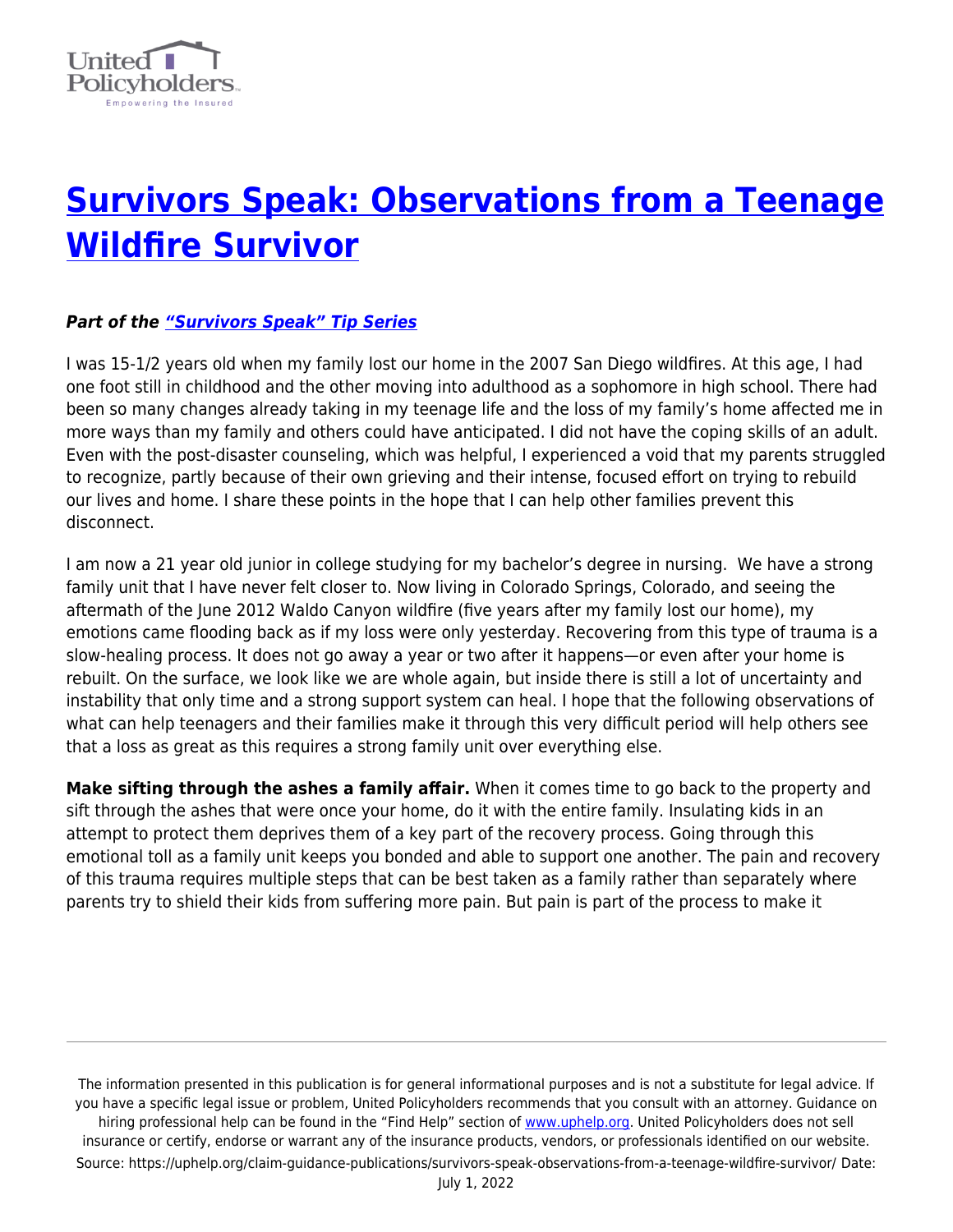

through the grieving process, just as one would when a life has been lost.

**Adults and kids/adolescents process emotional trauma differently.** At this age, high school adolescents are very self-absorbed and do not know how to empathize or reach out to their peers unless their parents have the unusual foresight to guide them. Teen and preteen friends of disaster victims simply will not be able to offer the same mature support as adults. Adult-level support does not always work for kids. In fact, in their inability to address a fellow student struggling with a loss like this, many teens may actually do nothing and ignore the person altogether because it makes them uncomfortable. They don't know what to say, so they say nothing, which leads to avoiding the person altogether in that person's greatest time of need.

**Schools may not respond effectively.** Parents, please be aware that your child's school may try to intervene to help the students affected by the disaster. However good their intentions, they may not do it in the right way or at the right time. Administrators at my school gathered a group of impacted students who may or may not have known one another before the disaster. Assuming our common bond of experiencing a traumatic loss would unite us, they asked us to talk openly about such a personal event. It went nowhere. Far better would have been to establish a private, personal connection with each affected student before asking us to open up about something so personal in front of a group of strangers. Losing a home is like losing a family member, and in many children/adolescents cases, the loss of a childhood as a whole. People who have not gone through the loss or partial loss of their home do not realize that some parents and their children have lost wedding albums, photo albums, and children's memorabilia that had been collected over many years. Every Christmas reminds you of the homemade ornaments you made or were given that you used to hang on the tree, or those few favorite baby clothes that as a mother/father you kept. Every trip to the store reminds you of special things you once had. That's why this type of a loss lingers many years after the event.

**Make sure the rebuilding (and refurnishing) process includes the children, too.** This may seem such a small or unimportant point, but involving the children in the planning and decision making process plays a large part in keeping the family connected, communicating and working together. In my case, it was very important for me to voice that, regardless of any floor plan changes, my room be kept in the same location as our previous home. We went shopping together for my new bedroom furniture. Also, despite looking forward to moving into a brand-new home with new "stuff," don't forget we lost so many possessions and comforts of our past, so we need to be collecting some new "memorabilia" to go in this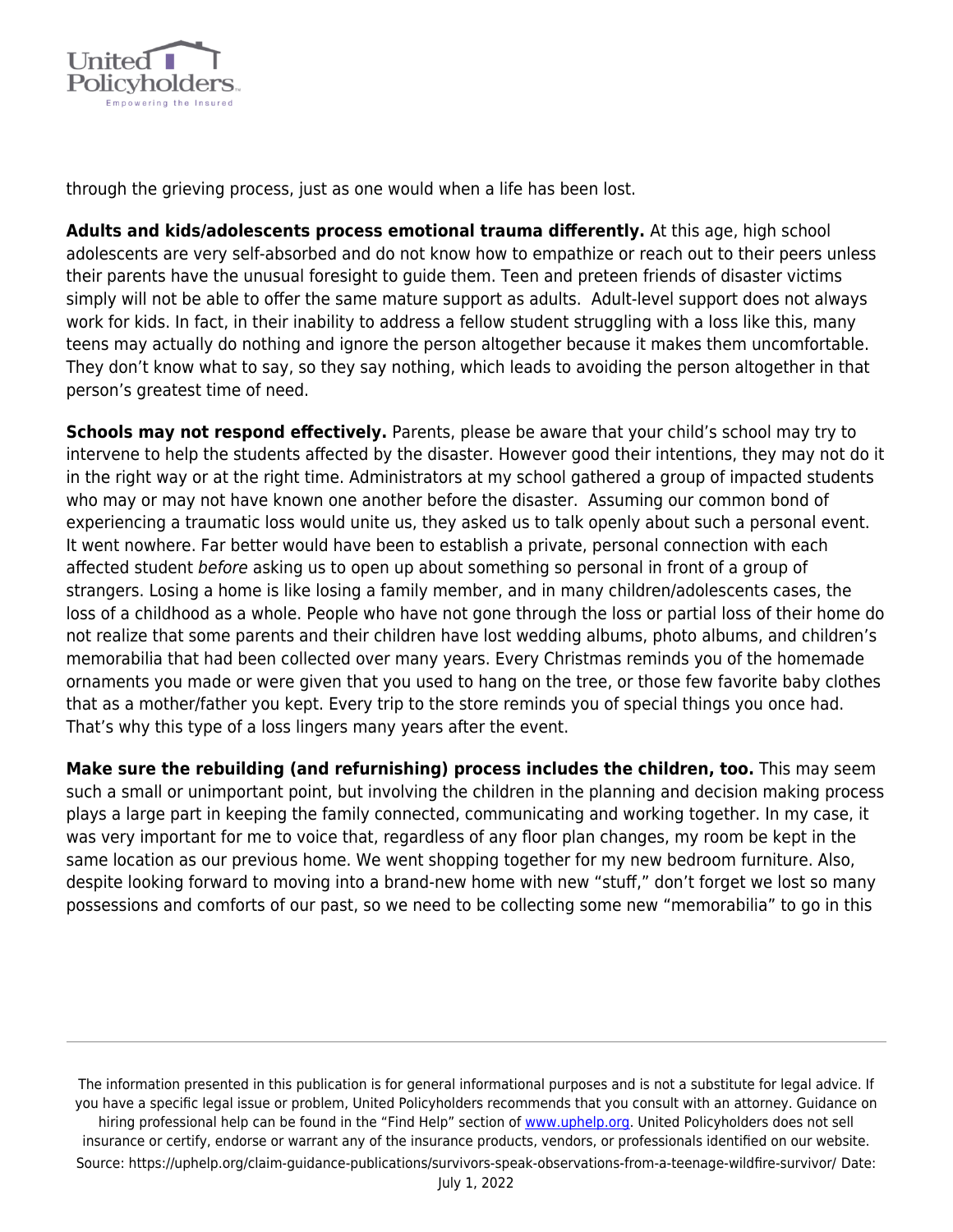

new home. Like our parents, we, too, had family heirlooms, special gifts from grandparents, academic and sports trophies, old toys and souvenirs that won't be there when we move back home. We need to plan what will go on those empty bedroom walls that will make it feel homey again.

**Pace yourself when working on the list of personal property losses.** One of the hardest processes throughout this entire trauma was the requirement to list all our personal belongings in order for insurance to reimburse for it. But think of it as actually part of the grieving process that can help you heal. So pace yourself, be methodical, but make steady progress before your memory fades (and it fades quickly!). Going through my closet and remembering the clothes, Beanie Babies, and other memorabilia was painful and tedious. Include the family to help you through this painful mental exercise that reminded me of everything I would never see again and was never getting back. For teenagers, this process can be harder to deal with because friends of this age may think this is so "cool" because you get to have all new things. That is the way an adolescent's mind works, but there was nothing "cool" to me about losing every possession I valued.

## **Counseling is critical for children and adolescents who go through this type of a trauma.**

Receiving counseling is absolutely necessary. Counseling as a family can really help, because it helps to know that you're not going through the roller coaster of emotions alone. Be sure to ask your kids if they would like some sessions to be individual or all as a family. Adolescents may be embarrassed by the idea of counseling, which is why doing even one session as a family will help them see this process as normal and necessary. Check with your local recovery group to see if there is counseling specifically available to fire victims that may have been funded by local donations.

**Watch children closely for the signs of a very real developing depression.** This is especially true for adolescents and children after an emotional trauma because they don't have adequate coping skills for something this big. While mood swings are typical even in a normal teen/preteen, they can be much more pronounced in a depressed teen. Look for changes in interests, friends, sleeping routines, and their level of family communications, which are indicators of how they are really coping. This is a time they may be tempted to turn to unhealthy coping mechanisms, but a supportive and involved family can help prevent negative behaviors from starting. For me, I turned to the unhealthy side of coping that involved the use of drugs and alcohol outside the home. Over the 18 months after the fire (even while I was still in counseling), my depression deepened, my coping mechanisms weakened, and my new "friends" were my enablers. I shut out my parents. I had to hit rock bottom to finally realize I was in trouble. For me, that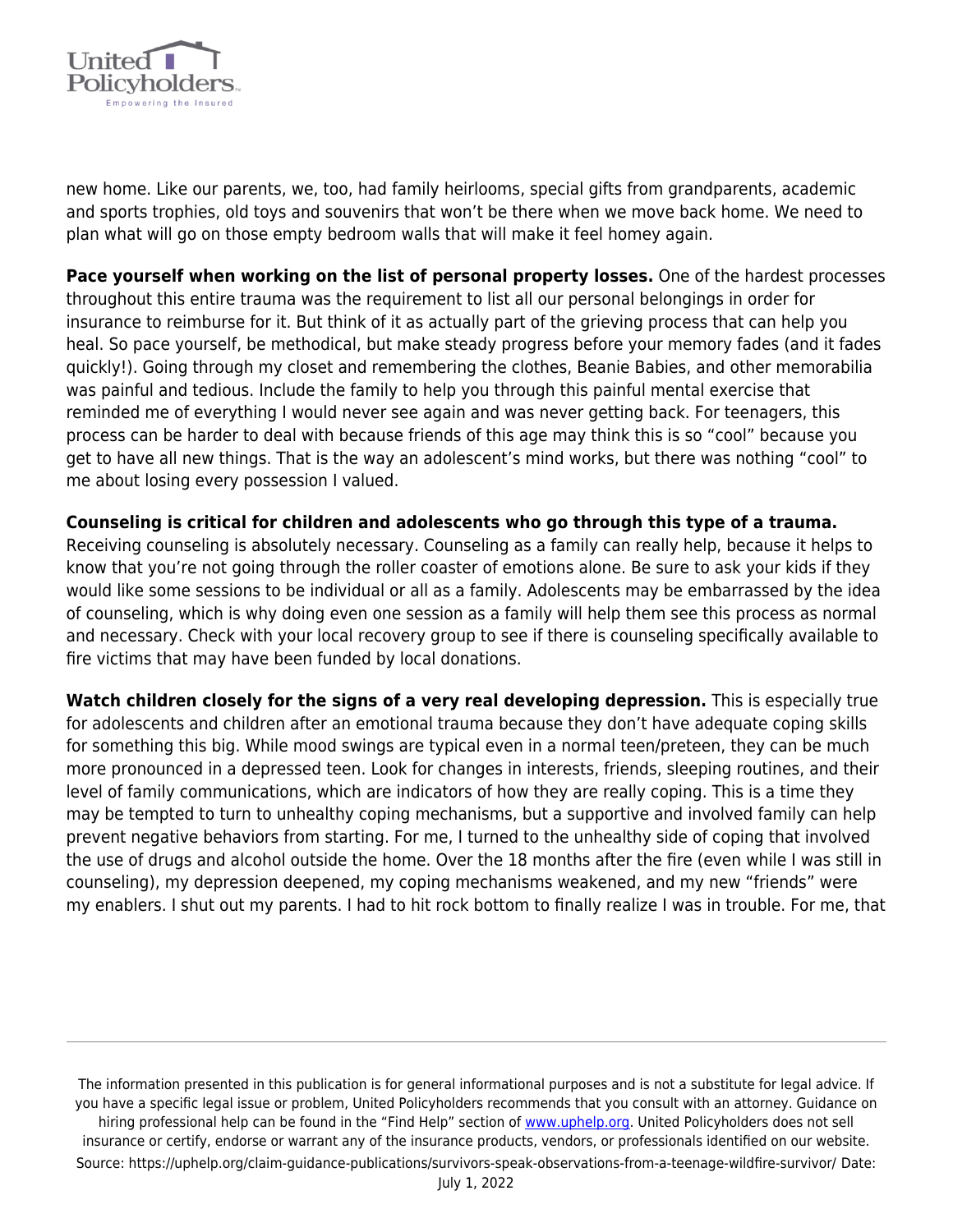

rock bottom—and the true beginning of my recovery—was a juvenile DUI at 17, which came with a oneyear driver's license suspension, attorney costs and fees, a terrifying court visit, extraordinarily high car insurance rates for the next 10 years, virtual house arrest, a loss of my enabler "friends," a return to counseling, and the diagnosis of moderate depression, for which I took antidepressants for the next 12 months. Parents may still be distracted by rebuilding the home, but it is important to be on the lookout for these signs and act quickly to intervene even if you suspect something is not normal.

**Accept the fact that the general public cannot really understand what you are going through.**

People who did not personally experience the trauma of a catastrophic loss are often oblivious to their insensitive words and actions. Most people mean well but just do not know better. For weeks after the fires, there were banners hung around the community saying "Thank you firefighters," but those of us who lost homes weren't feeling particularly grateful and, in fact, we felt resentful at times. Many homes were saved, but so many were also lost. On a shopping trip to the mall a few days after the fires to find new replacement clothes, I saw a few of my school friends, and, while they knew I had lost my home, they talked about how scared they were during the evacuation and how they couldn't decide which things to take with them. On my first day back to school two weeks after the fires, we were given an English assignment to write a letter to thank the firefighters for their efforts. Of course, the instructor immediately relieved me of this assignment when I explained my situation, but it's an example of people just not connecting with the circumstances.

Blessed are the many others who simply asked, "What can we do for you?" so that they could truly help my family in a meaningful way. And, rather than try to be brave and refuse help, we accepted anything people were willing to do for us. Not only did we experience an incredible outpouring of support from friends and total strangers, they, too appreciated the opportunity to contribute and be part of our recovery. There is a saying, "That which does not kill us makes us stronger." I believe the disaster and its aftermath, through all the hardship, made us better people, too.

—

—

This "Survivors Speak" publication was written by Robyn Walery, a 2007 Witch Creek Wildfire Survivor and UP Volunteer.